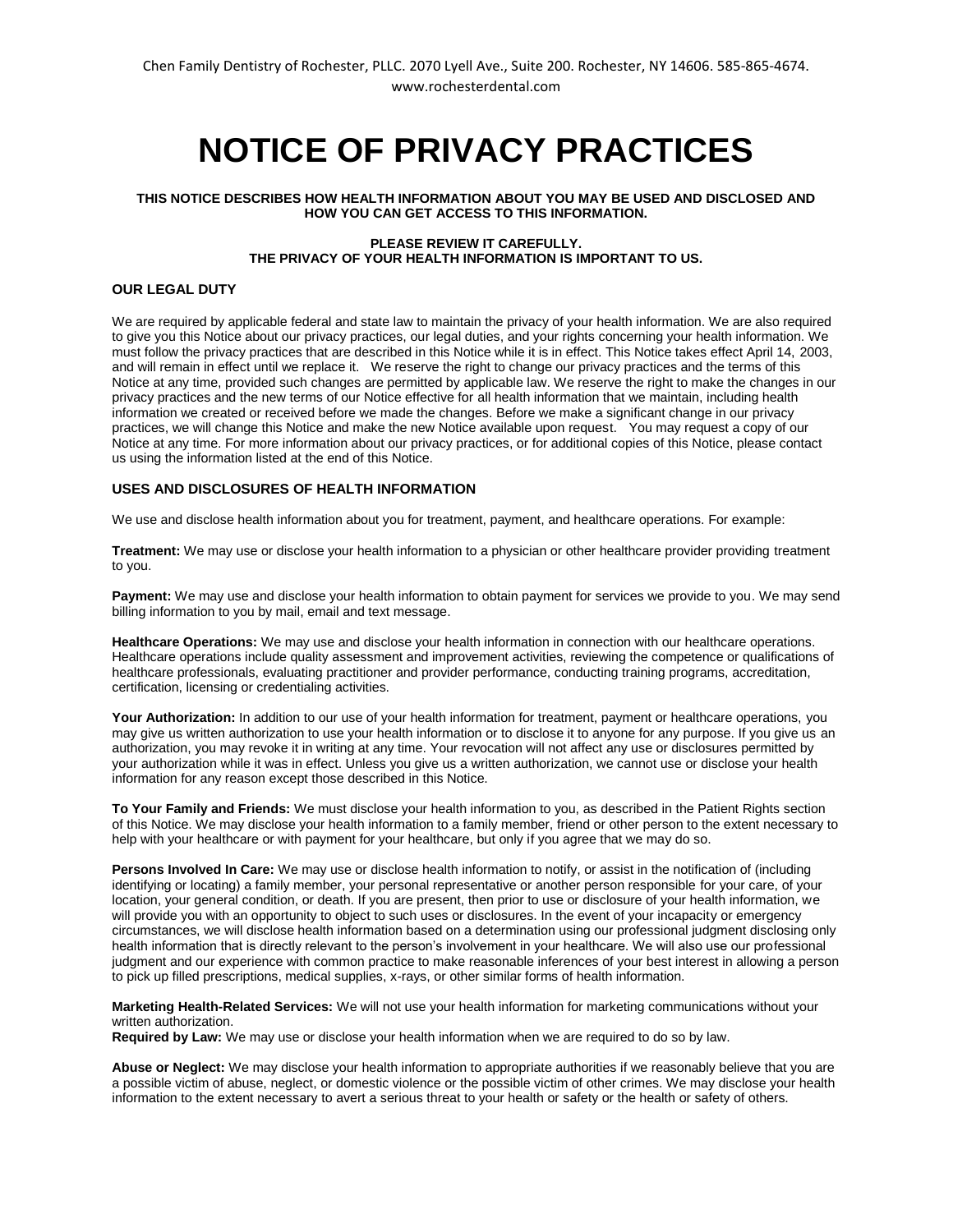# Chen Family Dentistry of Rochester, PLLC. 2070 Lyell Ave., Suite 200. Rochester, NY 14606. 585-865-4674. www.rochesterdental.com

**National Security:** We may disclose to military authorities the health information of Armed Forces personnel under certain circumstances. We may disclose to authorized federal officials health information required for lawful intelligence, counterintelligence, and other national security activities. We may disclose to correctional institution or law enforcement official having lawful custody of protected health information of inmate or patient under certain circumstances.

**Appointment Reminders:** We may use or disclose your health information to provide you with appointment reminders (such as voice mail messages, text messages, postcards, or letters).

## **PATIENT RIGHTS**

**Access:** You have the right to look at or get copies of your health information, with limited exceptions. You may request that we provide copies in a format other than photocopies. We will use the format you request unless we cannot practicably do so. (You must make a request in writing to obtain access to your health information. You may obtain a form to request access by using the contact information listed at the end of this Notice. We will charge you a reasonable cost-based fee for expenses such as copies and staff time. You may also request access by sending us a letter to the address at the end of this Notice. If you request copies, we will charge you \$0.15 for each page, \$25.00 per hour for staff time to locate and copy your health information, and postage if you want the copies mailed to you. If you request an alternative format, we will charge a cost-based fee for providing your health information in that format. If you prefer, we will prepare a summary or an explanation of your health information for a fee. Contact us using the information listed at the end of this Notice for a full explanation of our fee structure.)

**Disclosure Accounting:** You have the right to receive a list of instances in which we or our business associates disclosed your health information for purposes, other than treatment, payment, healthcare operations and certain other activities, for the last 6 years, but not before April 14, 2003. If you request this accounting more than once in a 12-month period, we may charge you a reasonable, cost-based fee for responding to these additional requests.

**Restriction:** You have the right to request that we place additional restrictions on our use or disclosure of your health information. We are not required to agree to these additional restrictions, but if we do, we will abide by our agreement (except in an emergency).

**Alternative Communication:** You have the right to request that we communicate with you about your health information by alternative means or to alternative locations. (You must make your request in writing.) Your request must specify the alternative means or location, and provide satisfactory explanation how payments will be handled under the alternative means or location you request.

**Amendment:** You have the right to request that we amend your health information. (Your request must be in writing, and it must explain why the information should be amended.) We may deny your request under certain circumstances.

**Electronic Notice:** If you receive this Notice on our Web site or by electronic mail (e-mail), you are entitled to receive this Notice in written form.

#### **QUESTIONS AND COMPLAINTS**

If you want more information about our privacy practices or have questions or concerns, please contact us. If you are concerned that we may have violated your privacy rights, or you disagree with a decision we made about access to your health information or in response to a request you made to amend or restrict the use or disclosure of your health information or to have us communicate with you by alternative means or at alternative locations, you may complain to us using the contact information listed at the end of this Notice. You also may submit a written complaint to the U.S. Department of Health and Human Services. We will provide you with the address to file your complaint with the U.S. Department of Health and Human Services upon request. We support your right to the privacy of your health information. We will not retaliate in any way if you choose to file a complaint with us or with the U.S. Department of Health and Human Services.

| Contact Officer: | Kathy P.                                        |  |
|------------------|-------------------------------------------------|--|
| Telephone:       | 585-865-4674                                    |  |
| E-mail:          | officemanager@rochesterdental.com               |  |
| Website:         | www.rochesterdental.com                         |  |
| Address:         | 2070 Lyell Ave., Suite 200, Rochester, NY 14606 |  |